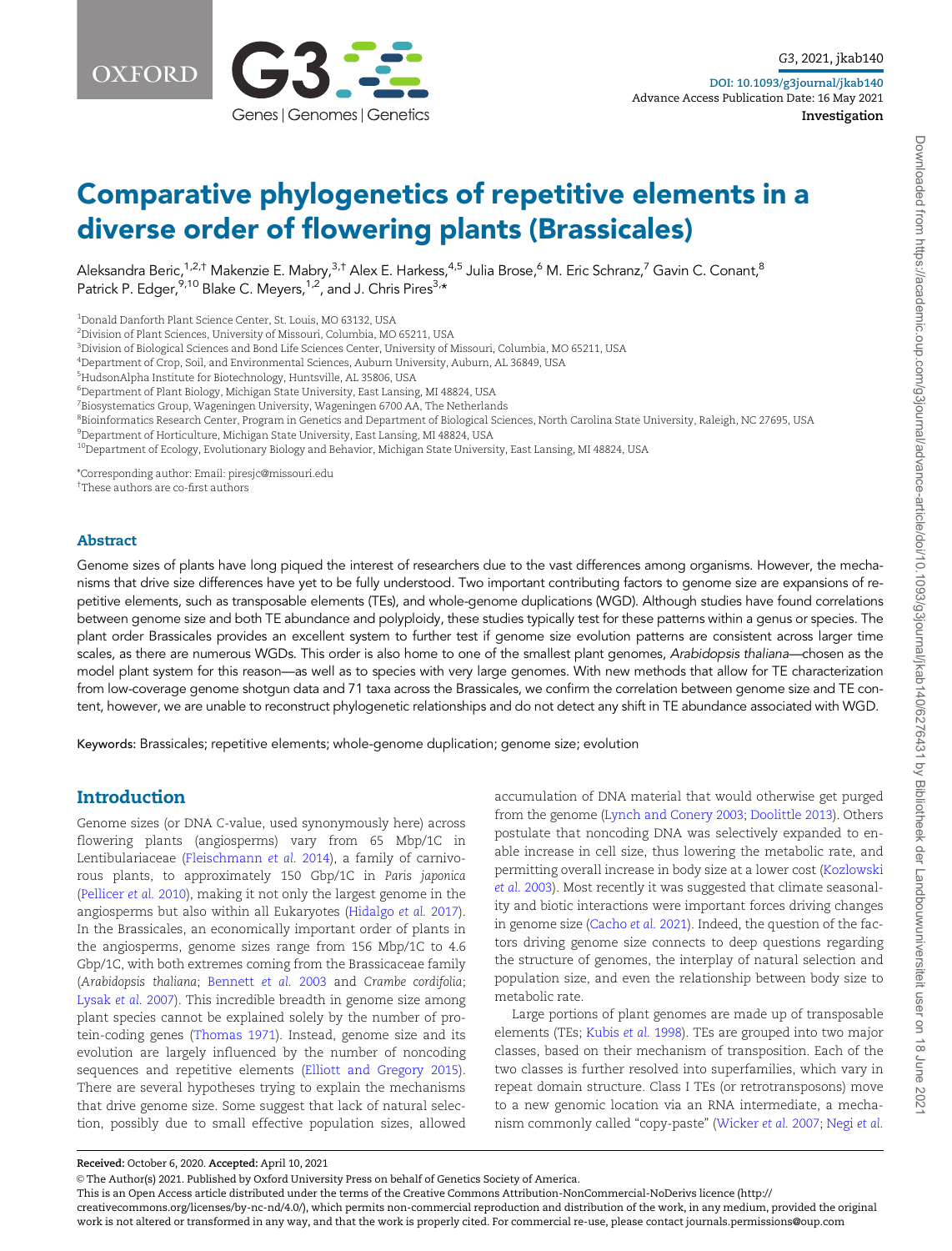[2016\)](#page-10-0). This copy-paste mechanism results in an increased copy number of a retrotransposon [\(Wicker](#page-10-0) et al. 2007). Retrotransposons code for a reverse transcriptase, which is a defining component of their transposition mechanism. Plant genomes are often dominated by the two high-copy Class I TE superfamilies: Copia and Gypsy [\(Macas](#page-9-0) et al. 2015; [Wicker](#page-10-0) et al. [2018\)](#page-10-0).

Class II TEs (or DNA transposons) are defined by a "cut-paste" mechanism of transposition, which utilizes a DNA intermediate. The majority of Class II elements are characterized by two main features: terminal inverted repeats (TIRs) and a transposase enzyme [\(Wicker](#page-10-0) et al. 2007; Negi et al. [2016](#page-10-0)). One such superfamily is Mutator. In order for Mutator elements to move from one genomic location to another, a transposase needs to first recognize the TIRs and then cut both DNA strands on either end of the TE ([Wicker](#page-10-0) et al. 2007). Insertion of the TE into a new location results in a small target site duplication (TSD). A TSD is a signature typical of DNA element (and some retrotransposon) transposition, as the target site will remain duplicated when the TE is excised and moves to another location in the genome ([Mu](#page-9-0)noz-Lo[pez and](#page-9-0) García-Pé[rez 2010;](#page-9-0) [Lee and Kim 2014\)](#page-9-0). Although they typically move in a cut-paste fashion, transposition of Class II elements can lead to an increase in their copy number when they are inserted in front of a replication fork ([Wicker](#page-10-0) et al. 2007).

Selective pressure against deleterious effects of TEs and positive selection of new traits and functions that arise through TE migration, can both be drivers of evolution. TE mobilization and embedding into new genomic regions can cause a great deal of harm. Their translocation into genes can lead to gene inactivation, changes in splicing, or even gene movement once the TE is remobilized [\(Lisch 2013](#page-9-0); [Huang](#page-9-0) et al. 2015). Insertion into gene proximal regions can alter gene expression by modifying function of regulatory regions, or indirectly by driving changes in DNA methylation levels of nearby regions [\(Lisch 2013](#page-9-0); [Ong-Abdullah](#page-10-0) et al. [2015\)](#page-10-0). The effects of TE movement, however, are not always damaging and have been shown to cause maize kernel variegation [\(McClintock 1950](#page-9-0)). TE insertions have also been found to be the source of other economically important phenotypic variation such as grape berry color, morning glory flower variegation, and parthenocarpic apple fruit ([Habu](#page-9-0) et al. 1998; [Clegg and Durbin](#page-9-0) [2000;](#page-9-0) Yao [et al.](#page-10-0) 2001; [Kobayashi](#page-9-0) et al. 2004; [Bennetzen 2005;](#page-8-0) [Cadle-Davidson and Owens 2008](#page-8-0); [Shimazaki](#page-10-0) et al. 2011). Some evidence suggests that TEs and TE-derived small RNAs are also involved in epigenetic reprogramming in Norway spruce pollen ([Nakamura](#page-9-0) et al. 2019). All of these effects point to TEs as large contributors to genome evolution and plasticity.

The abundances of TEs in genomes, or the fraction of the genome occupied by TEs, have also been shown to be informative when inferring phylogenetic relationships among taxa, especially in groups with polyploidy, such as those in the Brassicales ([Dodsworth](#page-9-0) et al. 2015; [Harkess](#page-9-0) et al. 2016; [Dodsworth](#page-9-0) et al. 2017; [Vitales](#page-10-0) et al. 2020a). Several studies have used maximum parsimony methods to reconstruct phylogenetic trees, treating TE abundances as continuous characters ([Dodsworth](#page-9-0) et al. 2015, [2017\)](#page-9-0). The resulting trees are largely concordant to those produced via traditional phylogenetic methods. More recently, a study has shown the power of combining TE sequence similarity with TE abundance to understand evolutionary relationships ([Vitales](#page-10-0) et al. 2020a). Generally, Copia and Gypsy are the most informative elements due to their high abundance in the genomes, whereas low-abundant TEs are insufficient to resolve the phylogenetic relations with these approaches [\(Dodsworth](#page-9-0) et al. 2015, [2017;](#page-9-0) [Harkess](#page-9-0) et al. 2016; [Vitales](#page-10-0) et al. 2020a).

Polyploidy or whole-genome duplication (WGD), is another mechanism that has been associated with changes in genome size. WGD is typically followed by extensive chromosomal rearrangements, gene loss, and epigenetic remodeling during the process of diploidization ([Madlung](#page-9-0) et al. 2005; [Schranz and Mitchell-](#page-10-0)[Olds 2006\)](#page-10-0). This genome restructuring has been correlated with both expansion and loss of TEs [\(Parisod](#page-10-0) [et al.](#page-8-0) 2010; Ågren et al. [2016](#page-8-0); [Vicient and Casacuberta 2017\)](#page-10-0). TE mobilization and proliferation following WGD have been recorded in tobacco, wheat, as well as many Brassicaceae species (Petit [et al.](#page-10-0) 2010; [Sarilar](#page-10-0) et al. [2011](#page-10-0); [Ben-David](#page-8-0) [et al.](#page-8-0) 2013;  $\AA$ gren et al. 2016; [Vicient and](#page-10-0) [Casacuberta 2017\)](#page-10-0). TE amplification in wheat, however, seems to be family specific, as there is no evidence of massive reactivation of TEs [\(Wicker](#page-10-0) et al. 2018). In fact, TE abundance, landscape in gene vicinity, and the proportion of different TE families show surprising levels of similarity between the three wheat subgenomes. While there is evidence of large TE turnovers after the divergence of the A, B, and D subgenomes, these turnovers seem to have happened prior to hybridization ([Wicker](#page-10-0) et al. 2018). Following polyploidization, TEs can accumulate in regions proximal to genes and gene-regulatory elements, leading to dynamic variation in gene expression ([Sarilar](#page-10-0) et al. 2011;  $\AA$  gren et al. [2016;](#page-8-0) Negi et al. [2016\)](#page-10-0).

The Brassicales is a particularly valuable order as a model in which to elucidate the connection between WGD and repetitive element proliferation. First, there are at least four major polyploidy events in the Brassicales: "At  $\frac{1}{a}$ " at the base of the Brassicaceae family, the tribe Brassiceae whole-genome triplication ("WGT"), "Th  $\frac{1}{a}$ " in the Cleomaceae family [\(Schranz and](#page-10-0) [Mitchell-Olds 2006](#page-10-0); [Barker](#page-8-0) et al. 2009; [Mabry](#page-9-0) et al. 2020), and "At -  $\beta$ " along the phylogenetic backbone of the order ([Edger](#page-9-0) et al. 2015, [2018](#page-9-0)). Second, genomes within the Brassicales are typically small, less than 500 Mbp/1C. Several genome projects have produced highly contiguous genome assemblies with accurate gene and repeat annotations, such as A. thaliana [\(The Arabidopsis Genome](#page-10-0) [Initiative 2000](#page-10-0); [Michael](#page-9-0) et al. 2018), several Brassica sp. genomes [\(Wang](#page-10-0) et al. 2011; [Chalhoub](#page-8-0) et al. 2014; Liu et al. [2014;](#page-9-0) [Parkin](#page-10-0) et al. [2014](#page-10-0)), and Carica papaya [\(Nagarajan](#page-9-0) et al. 2008).

Complex dynamics of TEs have been studied for a variety of species, but mostly focus on one or a few closely related species. More robust comparative studies are vital for understanding large-scale patterns of TE behavior in response to evolutionary pressures. Highly contiguous, whole-genome assemblies and annotations are the gold standard for repetitive element annotation and their quantification within a genome, but this is a costprohibitive approach as the sample number increases. Several approaches, such as RepeatExplorer (Novák [et al.](#page-10-0) 2013) and Transposome ([Staton and Burke 2015](#page-10-0)), have been developed to use low-cost Illumina genome shotgun data to assess repetitive element content and abundance. Here, we leverage low coverage, genome shotgun data, and 71 taxa spanning the Brassicales to test (1) if TE abundance is correlated to genome size, (2) how TE abundance relates to phylogenetic relationships, and (3) if WGD is followed by TE expansion or loss.

## Materials and methods

### Taxon sampling, RNA and DNA isolation, and sequencing

Sampling of 71 taxa across the Brassicales spanned seven families and 57 genera, with a focus on the Brassicaceae (47 taxa) and Cleomaceae (15 taxa; Supplementary Table S1). Leaf tissue from mature plants was collected for both RNA and DNA extraction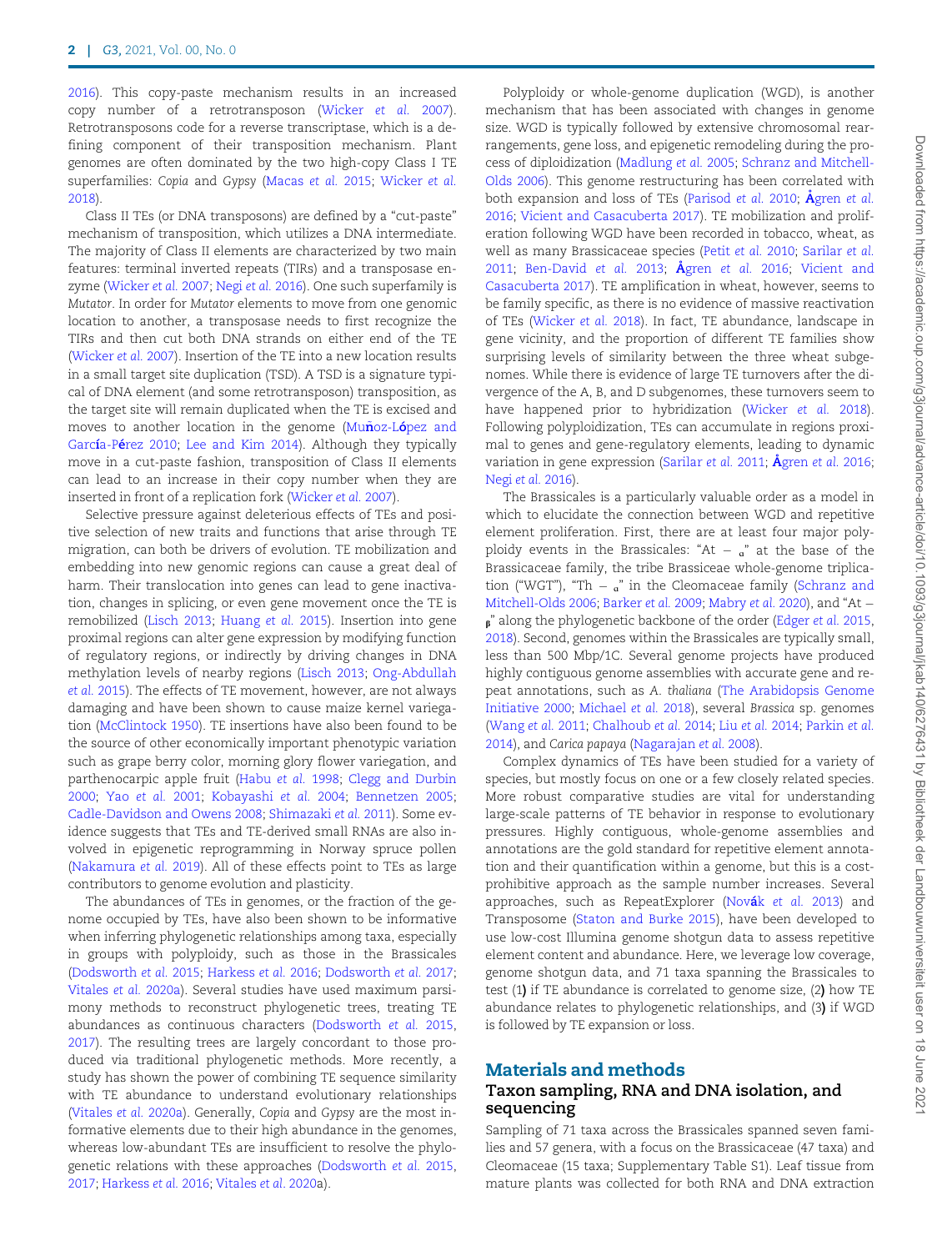followed by isolation and sequencing as in [Mabry](#page-9-0) et al. (2020). In brief, RNA was extracted using either an Invitrogen PureLink RNA Mini Kit (Thermo Fisher Scientific, Carlsbad, CA, USA) or Qiagen RNeasy Plant Kit (Qiagen, Germantown, MD, USA) followed by Illumina sequencing on the NextSeq or HiSeq platforms for paired-end reads ranging from 75 to 250 bp. DNA was extracted using the DNeasy Plant Kit (Qiagen, Germantown, MD, USA) followed by sequencing on the Illumina NextSeq instrument for  $2 \times 150$  bp reads. All sequencing (with the exception of RNA from Cleomella serrulata) was performed at the University of Missouri DNA Core.

## Estimation of genome size by flow cytometry

Single leaves from 68 taxa were cut and placed in a wet paper towel and shipped to the Benaroya Research Institute at Virginia Mason (Seattle, WA). Nuclei isolations from a single mature leaf were analyzed in four technical replicates for each sample. Analyses were carried out using the Partec PAS flow cytometer (Partec,<http://www.partec.de/>), equipped with a mercury lamp, following the procedure as outlined in Wang et al. [\(2005\).](#page-10-0) Briefly, single leaves (0.1 g) were chopped in a nuclei extraction buffer (CyStain ultraviolet Precise P Nuclei Extraction Buffer; Partec, M<sub>ü</sub>nster, Germany) and filtered through a 30 mm Cell-Trics disposable filter (Partec), followed by addition of 1.2 ml of staining solution containing 4,6-diamidino-2-phenylindole. Using chicken erythrocyte nuclei (CEN) as an internal control, the relative fluorescence intensity of stained nuclei (4000 to 5000 per sample) was measured on a linear scale ([Galbraith](#page-9-0) et al. 1998). The mean of the four estimates was then converted from pg/2C to Mbp/1C for downstream analyses.

## Repetitive element analysis

Prior to repeat identification, DNA sequencing reads were paired to corresponding paired-end sequence files using a stand-alone Pairfq script, v 0.16.0 (<https://github.com/sestaton/Pairfq>) followed by removal of any reads that matched custom databases of mitochondrial and chloroplast genomes, comprised of sequences downloaded from NCBI (Supplementary Table S2). Subsequently, low quality and short reads were removed with Trimmomatic v 0.39, with MINLEN of 70 and LEADING and TRAILING thresholds set to 3 ([Bolger](#page-8-0) et al. 2014). Repeats were identified using Transposome v 0.12.1 [\(Staton and Burke 2015\)](#page-10-0), which uses graph-based clustering, with 90% identity and fraction coverage of 0.55. Transposome was chosen over other similar software due to its speed, accessibility (i.e., open source), and ability to annotate repetitive elements from sequence data without the need for an assembled genome for which accurate and complete assembly of repetitive regions is still complicated and restricted to only a small number of taxa. A database containing all repetitive elements previously annotated in the Viridiplantae was obtained from RepBase v 21.10 and used as reference for Transposome cluster annotation. Since the repeat database uses a consensus repeat model, otherwise known as an exemplar, this approach allows for a robust alignment from diverged repeat sequences. The reported genomic fraction of each TE family represents the abundance of that family that has been corrected for by the number of unclustered reads (see Specifications and example usage section; [https://github.com/sestaton/Transposome/](https://github.com/sestaton/Transposome/wiki/) [wiki/\)](https://github.com/sestaton/Transposome/wiki/).

For all but five species, repeat identification was first performed with 500 K random paired-end reads (see Supplementary Table S3 for details). These five samples had to be further downsampled due to script limitations (see How to choose the

appropriate genome coverage section; [https://github.com/sesta](https://github.com/sestaton/Transposome/wiki/) [ton/Transposome/wiki/](https://github.com/sestaton/Transposome/wiki/)). Previous work has shown that a very low genome coverage, as low as 1–2%, is sufficient to provide reliable estimates of TE abundance genome wide. Further increase in sampling, with genome coverage going as high as 5%, was shown to improve family-level estimates of TE abundance, but had little impact on overall assessment of TE abundance. Sampling of 500 K reads therefore should be enough to explore the largest genome in our study, providing 2.3% genome cover-age (Novák et al. [2010;](#page-10-0) [Staton and Burke 2015\)](#page-10-0) (see also [http://](http://repeatexplorer.org/?page_id=179) [repeatexplorer.org/?page\\_id](http://repeatexplorer.org/?page_id=179)=[179](http://repeatexplorer.org/?page_id=179)). However, to further test the effect of sampling depth on the estimates of TE abundance, all species were sampled to the same genome coverage. Total reads needed to achieve 20% genome coverage was calculated using genome size estimates. This number was then divided by the read length of 150 bp and rounded to get the number of reads to randomly sample. Due to computational limitations, Transposome was only able to annotate TEs for 59 out of the 73 species when sampled to 20% genome coverage (Supplementary Tables S4 and S5).

## Correlation between genome size and TE content

The issue with simple regression is that it assumes independence between data points [\(Felsenstein 1985](#page-9-0)). Therefore, to account for phylogenetic relationships between species, and lack of independence thus present in our data, we calculated phylogenetically independent contrasts (PICs) values for both genome sizes and TE abundances. These values were then used as input for linear regression. The pic function from R package ape was used to calculate PIC values [\(Paradis and Schliep 2018](#page-10-0)). The lm function from the stats package in R v 3.6.1 was then used to perform linear regression analysis using both the computed PIC values ([R](#page-10-0) [Core Team 2019](#page-10-0)). For some analyses, correlation between total TE abundance, Gyspy abundance, and Copia abundance and genome size was studied on a subset of data, excluding species determined to be outliers using the boxplot.stats function. These genomes were removed to avoid any bias caused by a small group of very large genomes present in Brassicaceae. Furthermore, two other species were not included in these analyses, C. serrulata due to the lack of DNA sequence and genome size data for this species, and Sisymbrium brassiformis due to lack of genome size data. Correlations were also performed without phylogenetic corrections.

## Transcriptomics, phylogeny estimation, and hierarchical clustering

Transcriptome assembly and alignment follow [Mabry](#page-9-0) et al. [\(2020\),](#page-9-0) but in brief, reads were quality filtered and adaptertrimmed using Trimmomatic v 0.35 ([Bolger](#page-8-0) et al. 2014), assembled using Trinity v 2.2 [\(Grabherr](#page-9-0) et al. 2011), and translated to protein sequences using TransDecoder v 3.0 (github.com/TransDecoder/ TransDecoder). Orthology was determined using OrthoFinder v 2.2.6 ([Emms and Kelly 2019\)](#page-9-0) followed by filtering for taxon occupancy and alignment quality (github.com/MU-IRCF/filter\_by\_ortho\_group, github.com/MU-IRCF/filter\_by\_gap\_fraction). Gene trees were estimated using RAxML v 8 ([Stamatakis 2014](#page-10-0)) followed by PhyloTreePruner v 1.0 ([Kocot](#page-9-0) et al. 2013) to remove any potentially remaining paralogous genes. Final genes trees were produced again using RAxML v 8 ([Stamatakis 2014\)](#page-10-0), followed by species tree estimation in ASTRAL-III v 5.6.1 ([Zhang](#page-10-0) et al. 2018).

Using both the 500 K-read and 20% coverage datasets, phylogenetic signal was tested for repetitive element abundance. Hierarchical clustering using dist and hclust functions from the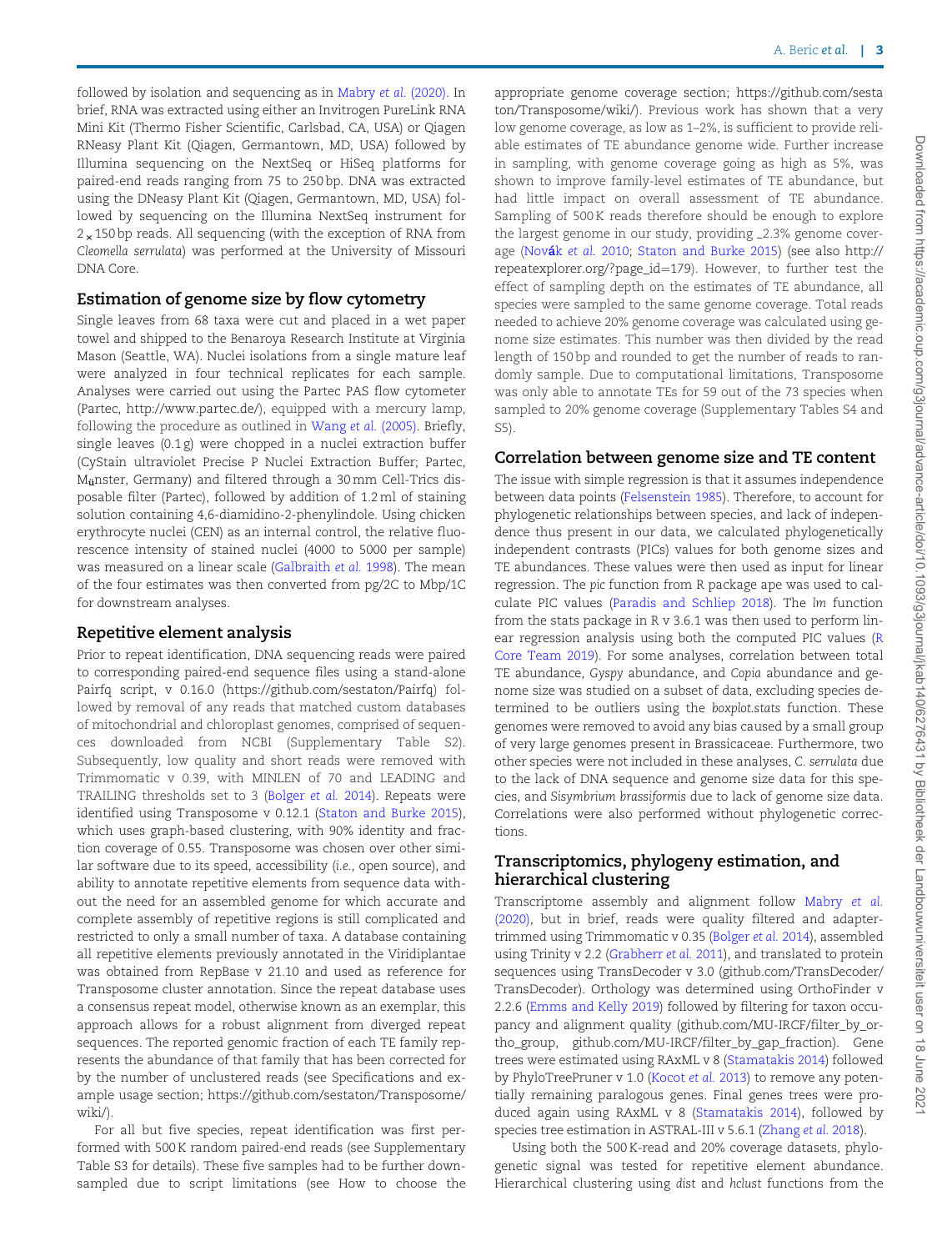stats package in R v 3.6.1 was conducted ([R Core Team 2019](#page-10-0)). To construct a consensus dendrogram, hierarchical clusters produced with Copia, Gypsy, and total TE abundances were used. The consensus dendrogram was calculated using the mergeTree v 0.1.3 package in R ([Hulot](#page-9-0) et al. 2019). C. serrulata was not included in these analyses, due to the lack of DNA sequencing data for this species.

#### Associating WGD with shifts in TE abundance

To produce an ultrametric tree necessary for comparative genomic analyses, final alignments were concatenated (those without paralogous genes) using scripts from the [Washburn](#page-10-0) et al. (2017) Genome-Guided Phylo-Transcriptomic pipeline ('concatenate\_ matrices.py'), followed by tree estimation in RAxML v 8 ([Stamatakis 2014\)](#page-10-0) with 100 bootstrap replicates and Moringa and Carica as outgroups. Branch lengths and model parameters were optimized using the ASTRAL phylogeny as a fixed input tree. Dating of the resulting tree was calculated in TreePL v 1.0 [\(Smith](#page-10-0) [and O'Meara 2012\)](#page-10-0) using two fossils. Palaeocleome lakensis was used to date the node between the Cleomaceae and Brassicaceae (minimum age  $= 47.8$ , 95% highest posterior density  $= 52.58$ ; [Cardinal-McTeague](#page-8-0) et al. 2016); Dressiantha bicarpellata was used to date the node between the Caricaceae and Moringaceae, and the remaining Brassicales (minimum age  $= 89.9, 95\%$  highest posterior density  $= 98.78$ ; [Cardinal-McTeague](#page-8-0) et al. 2016).

To test for the placement and magnitude of possible adaptive shifts in the data, Bayou v 2.0 was used for both the 500 K-read and 20% coverage datasets ([https://github.com/uyedaj/bayou/](https://github.com/uyedaj/bayou/blob/master/tutorial.md) [blob/master/tutorial.md](https://github.com/uyedaj/bayou/blob/master/tutorial.md); [Uyeda and Harmon 2014](#page-10-0)). C. serrulata was again dropped from analyses due to lack of DNA sequence data for this sample. Analyses were run on total TE, Gyspy, and Copia abundances. Priors for all analyses were as follows: lognormal distributions were used for  $\alpha$  (the strength of the pull toward trait optima) and  $_{\sigma}^2$  (rate of phenotypic evolution) both with default parameters, a conditional Poisson distribution for the number of shifts using default parameters, a normal distribution for  $\theta$ (the value of the optima) with mean equal to the mean of the observed data and standard deviation equal to two times the standard deviation of the data, and a uniform distribution for branch shifts with default parameters. Analyses were run for 1,000,000 generations and then checked for lack of convergence with a burn in of 0.3. Heatmaps of reconstructed values were plotted on tree branches using the plotBranchHeatMap function in Bayou. For Simmap trees, a posterior probability of 0.3 was used as a cutoff for shift identification.

To test the likelihood of WGDs being associated with identified shifts in TE abundances using both datasets of 500 K-reads and 20% genome coverage, OUwie v 2.1 was used ([www.rdocumenta](http://www.rdocumentation.org/packages/OUwie/) [tion.org/packages/OUwie/](http://www.rdocumentation.org/packages/OUwie/); [Beaulieu](#page-8-0) et al. 2012). Four separate selective regimes were tested: (1**)** At – <sub>a</sub> at the base of the Brassicaceae vs all other Brassicales, (2) the tribe Brassiceae WGT vs all other Brassicaceae, (3**)** Th  $_{\rm a}$  vs all other Cleomaceae, and (4) a reduced subset of 19 taxa for which we were confident in determining ploidy level, for which we tested diploids vs polyploids (Supplementary Tables S1 and S4; samples noted with asterisks). All seven models (single-rate Brownian motion; BM1, Brownian motion with different rate parameters for each state on a tree; BMS, Ornstein-Uhlenbeck model with a single optimum for all species; OU1, Ornstein-Uhlenbeck model with different state means and a single  $_{\alpha}$  and  $_{\sigma}^2$  acting all selective regimes; OUM, Ornstein-Uhlenbeck model that assumes different state means as well as multiple  $_{\sigma}^{2}$ ; OUMV, Ornstein-Uhlenbeck model that assumes different state means as well as multiple  $_a$ ; OUMA, OrnsteinUhlenbeck model that assumes different state means as well as multiple  $_{\alpha}$  and  $_{\sigma}^{2}$  per selective regime; OUMVA) were run for total TE, Gyspy, and Copia abundances and compared using the weighted Akaike information criterion corrected for sample-size (AICc).

### Tandem repeat and gene content estimation

To further assess drivers of genome size, tandem repeats (TRs) were annotated by assembling the paired reads which had been filtered for mitochondrial and chloroplast reads into contigs using PRICE v 1.2 (Ruby [et al.](#page-10-0) 2013). Along with the A. thaliana (TAIR10) cDNA as starting seed sequences, the following parameters -nc 30 -dbmax 72 -tpi 85 -tol 20 -mol 30 -mpi 85 were used. Resulting contigs were then annotated in Tandem Repeat Finder [\(Benson 1999](#page-8-0)) using recommended parameters. Annotated TRs were then extracted from the data file (.dat) and combined to make a fasta file, which was indexed for read mapping using BWA v 0.7.17 [\(Li and Durbin 2009](#page-9-0)). Mapping percent of paired reads was determined using the flagstat command in samtools v 1.9 (Li [et al.](#page-9-0) 2009). Gene content was also assessed using interleaved paired reads which were blasted ( blastx using diamond and .sam format as output; [Camacho](#page-8-0) et al. 2009; [Buchfink](#page-8-0) et al. [2015](#page-8-0)) against the consensus ancestral sequences for each BUSCO gene from the Brassicales database (BUSCO v 5.0; [Seppey](#page-10-0) et al. [2019](#page-10-0)). Mapping percent was then again determined using the flagstat command in samtools v 1.9 (Li et al. [2009](#page-9-0)).

### Data availability

The authors state that all data necessary for confirming the conclusions presented in the article are represented fully within the article. Both RNA and DNA sequence data from this article can be found in the NCBI SRA data libraries under BioProject accession number PRJNA542714. Scripts are available at [https://github.](https://github.com/mmabry/Brassicales_RepetitiveElements) [com/mmabry/Brassicales\\_RepetitiveElements](https://github.com/mmabry/Brassicales_RepetitiveElements). Supplementary material is available at figshare: [https://doi.org/10.25387/g3.](https://doi.org/10.25387/g3.14462430) [14462430](https://doi.org/10.25387/g3.14462430).

## Results and discussion

## Sequence matrices and genome size patterns across the Brassicales

In order to investigate and interpret the evolution of genome size across the Brassicales, we first needed to construct a reliable phylogenetic framework based on our transcriptome assemblies. After determining orthology using OrthoFinder2, we recovered 35,522 orthogroups, with a final 1404 orthogroups remaining after filtering. The resulting phylogeny had all but eight nodes recovered with a local posterior probability of 0.7 or greater ([Figure](#page-4-0) [1](#page-4-0)). Next, repetitive element clustering and quantification using Transposome was performed for each species, at each sampling scheme, and mapped to the species tree. After clustering using 500 K reads, less than 2.1% of reads remain unannotated for any given species (Supplementary Table S3), likely reflective of the high quality of Brassicales genome annotations in RepBase. Total repeat content of species across the Brassicales ranged from 35.5% to 72.5% (mean 52.7, SD  $\pm$  9.35; Supplementary Table S1). Overall, DNA-type "cut and paste" transposons comprise between 0.006% and 14.8% of genomes, largely dominated by MuDR and Helitron elements. When sampling to 20% genome coverage across species, up to 4% of reads are left unannotated (Supplementary Table S5), but there is little change in overall estimates, with total repeat content ranging from 34.9 to 77.2% (mean 55.6, SD  $\pm$  10.9; Supplementary Table S4). Similarly, the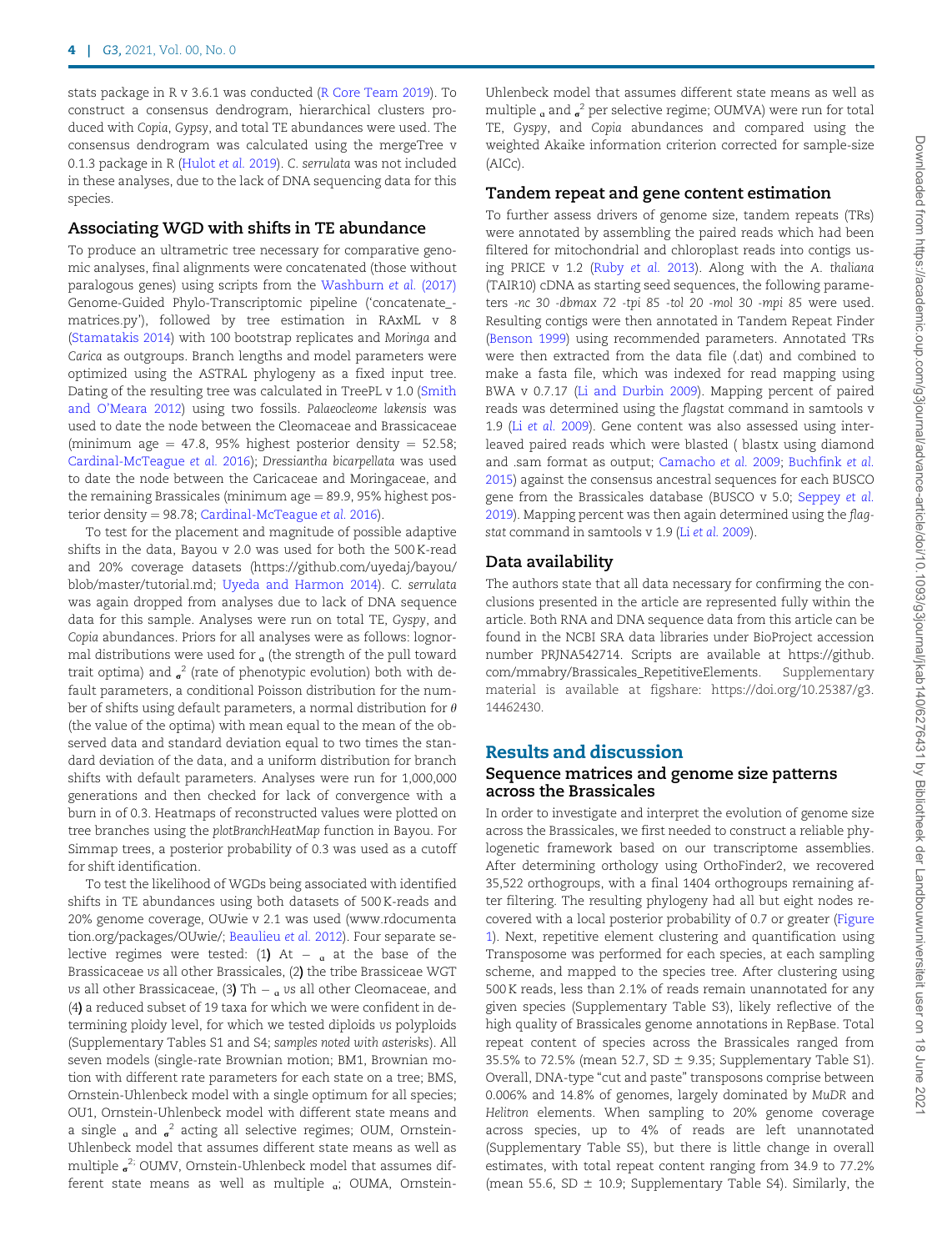<span id="page-4-0"></span>

Figure 1 Taxa sampled with corresponding transposable element (TE) abundance and genome size. (A) Phylogeny with WGDs indicated by black stars. Support values are shown for those branched with less than 0.7 local posterior probability. Asterisks (\*) next to taxon indicate known samples with known ploidy levels (\*\* = polyploid, \*= diploid). (B) The proportion of transposable element abundance scaled to 100%, (C) proportion of transposable element abundance converted to base pairs (Mbp), and (D) genome size (Mbp). Red circles indicated those taxa not included in regression analyses.

abundance of DNA-type elements ranges from 0.004% to 14.8%, majority being composed of MuDR and Helitron elements (Supplementary Figure S1). However, as in our analysis using 500 K reads, long terminal repeat (LTR) retrotransposons, mostly composed of Gypsy and Copia elements, tend to make up most of the total repeat content (Figure 1 and Supplementary Figure S1).

Genome sizes ranged from 195.6 Mbp/1C in Descurainia sophioides to 3261.6 Mbp/1C in Hesperis matronalis. For two samples, C. serrulata and S. brassiformis, we were unable to obtain enough leaf tissue for the estimation of genome size by flow cytometry. The genome sizes recovered well represent the diversity and range of genome size that is found across the Brassicales ([https://cvalues.science.kew.org/;](https://cvalues.science.kew.org/) Release 7.1, [Leitch](#page-10-0) et al. [2019\)](#page-10-0). The median and mean for families which were represented by more than one sample were as follows: Brassicaceae—557.5 Mbp/1C, 738.9 Mbp/1C; Capparaceae— 511.0 Mbp/1C, 605.1 Mbp/1C; Cleomaceae—479.2 Mbp/1C, 549.1 Mbp/1C; and Resedaceae—684.6 Mbp/1C, 684.6 Mbp/1C (Figure 1; Supplementary Table S1). Of our 68 samples with new estimates, 23 have previously recorded genome size estimations in the Kew C-value database (Supplementary Table S6). Twelve of these estimates were similar to the published ones, while the other 11 have greater than 100 Mbp differences. Cakile maritima has the largest difference with our sample estimated at 1383.9 Mbp/1C and the Kew value recorded as 666.4 Mbp/1C ([Lysak](#page-9-0) et al. [2009\)](#page-9-0). A possible reason for these observed discrepancies in genome sizes is the different accessions used here and in the published estimates.

To test the accuracy in clustering of TEs using whole-genome shotgun data in Transposon, we baselined the Transposome method against several of the published genomes in the Brassicales that had corresponding samples in this study (Supplementary Table S7). Our estimates using both read sampling schemes were largely concordant with estimates published for C. papaya, differing by only 1% [\(Nagarajan](#page-9-0) et al. 2008) and Moringa oleifera, differing by only 3–4% (Tian [et al.](#page-10-0) 2015). For our Brassicaceae representative Cardamine hirsuta, our estimate using 500 K reads was 7% less than the genome estimate (Gan [et al.](#page-9-0) [2016\)](#page-9-0), while our TE estimate was 12% higher using 20% genome coverage for read sampling. Therefore, while not exact estimates, we argue these three test species indicate that one can reasonably estimate TE content using low coverage sequencing data.

#### Repetitive elements positively relate to genome size

To test for a relationship between TE abundance and genome size, we used the 500 K reads and 20% genome coverage datasets, with or without phylogenetic correction, both with and without outliers using linear regression analyses. In general, the analyses resulted in a mixture of patterns for significance, but we found that using the 20% genome coverage dataset resulted in more significant tests and higher fits to the model  $(r^2;$  Supplementary Table S8). We note several relationships that are recovered as significant regardless of what analyses we ran. One example of this is of total TE content in the Cleomaceae, where total TE is consistently recovered as significantly related to genome size and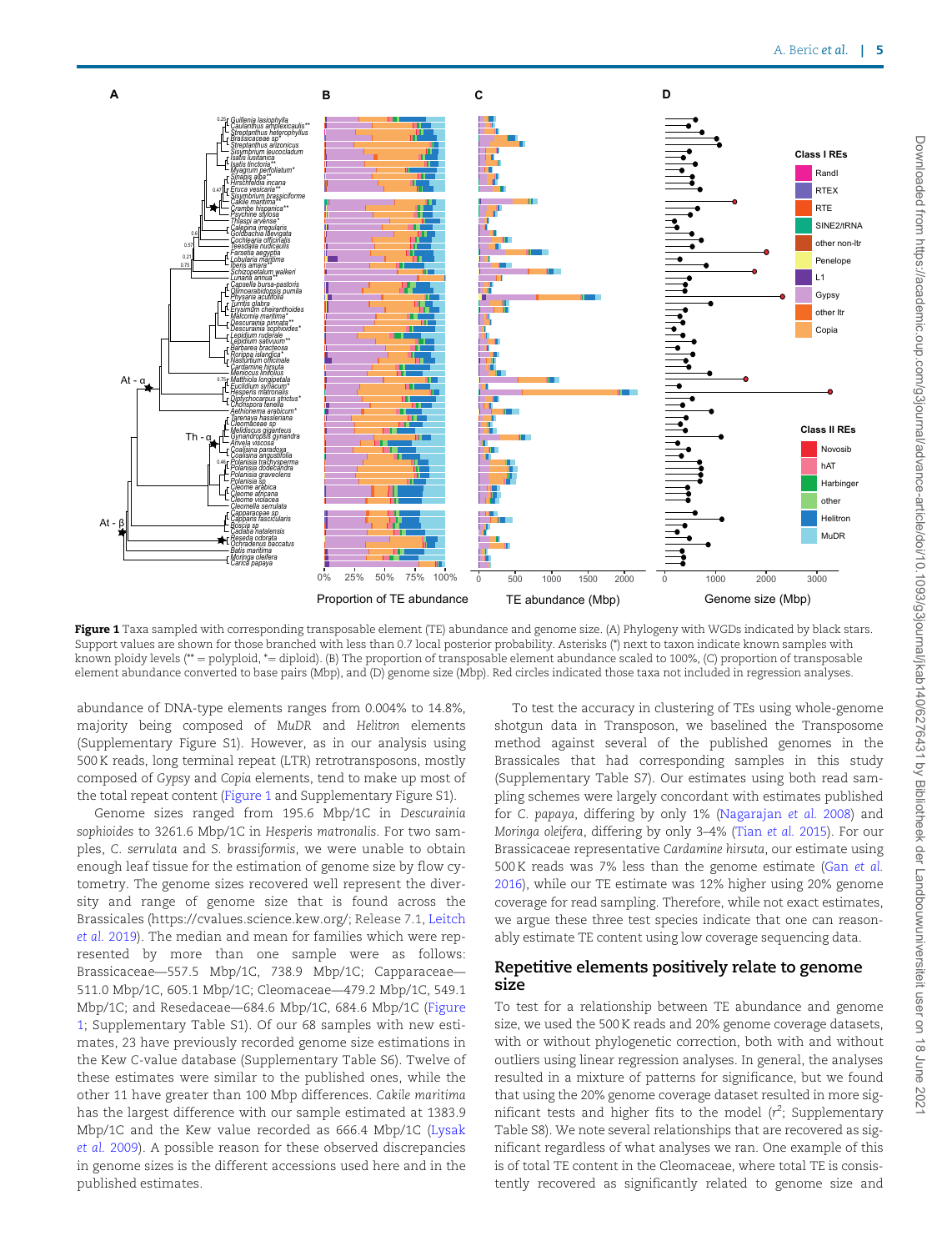explains up to 63% of the observed variation (Figure 2A, Supplementary Figures S2–S6; Supplementary Table S8). The Brassicales, Brassicaceae, and Cleomaceae all indicate that there is a significant relationship between Copia elements and genome size with Copia elements explaining up to 28% of the variation in genome size in the Brassicales, 37% in the Brassicaceae, and 49% in the Cleomaceae (Figure 2B, Supplementary Figures S2–S6; Supplementary Table S8). Analyses of Gypsy elements in the Capparaceae are also consistently recovered as significant, yet we caution these findings as they only include four samples. Total TE content is also recovered as significantly related to genome size in four of our six analyses for the Brassicales and Brassicaceae and explains about half of the observed variation (50% and 48% respectively; Supplementary Figures S3–S6; Supplementary Table S8). Gypsy elements in the Cleomaceae are also recovered as significantly related to genome size in four of our six analyses, explaining around 60% of the variation in genome size (Supplementary Figures S3–S6; Supplementary Table S8). Interestingly for two analyses, Gypsy elements in the Brassicace and Copia elements in the Capparaceae, we do not recover any significant relationship between abundance and genome size (Figure 2, Supplementary Figures S2–S6; Supplementary Table S8).

While we are certainly not the first to report that repetitive elements positively correlate to genome size [\(Lee and Kim 2014;](#page-9-0) [Harkess](#page-9-0) et al. 2016; [Vitales](#page-10-0) et al. 2020b; [Wang](#page-10-0) et al. 2021), we highlight that we do not always find support for these conclusions, especially when analyses are further broken down and compared across families vs orders and TE type. Lysak et al. [\(2009\)](#page-9-0) have previously hinted at the lack of interdependence between TE abundance and genome size in Brassicaceae species. They found that, while there are exceptions, most Brassicaceae species have relatively small genomes, despite having undergone multiple polyploidization events and TE proliferation, both of which are expected to lead to an increase in genome size ([Johnston](#page-9-0) et al. [2005](#page-9-0); [Lysak](#page-9-0) et al. 2009). Another reason we may not always find correlation between TE and genome size and analyses with poor fit to our data is perhaps due to small sampling sizes only capturing a snippet of the diversity in Brassicales. Despite this, we show that even if not exhaustive, uniform sampling across the species is better suited when studying relationships between genome size and the abundance of repetitive elements in genomes of vastly different sizes. We further show that repeat content is an important contributor to genome size in flowering plants, albeit likely one of many.

Other known drivers of genome size, gene content and TRs, ranged from 1.06 to 12.56% with a median of 6.03% and a mean of 6.25%, and from 0.07 to 3.98% with a median of 0.34% and a mean of 0.47%, respectively (Supplementary Figure S7). In all analyses of the Brassicales, Brassicaceae, and Cleomaceae, we recover a positive correlation between gene content and genome size (Supplementary Figures S8 and S9; Supplementary Table S9). However, for these analyses, we recover large ranges in the observed variation in genome size for the Brassicales and Brassicaceae (12–42% and 18–49%, respectively). Percent TRs are only recovered as significant in analyses of the Cleomaceae,



Figure 2 Phylogenetic corrected linear regression analysis of the relationship between (A) total TE, (B) Copia, (C) Gypsy element abundance and genome size. PIC, phylogenetically independent contrasts. Asterisks (\*) next to  $r^2$  values denotes significant P-values at the  $a = 0.1$  level.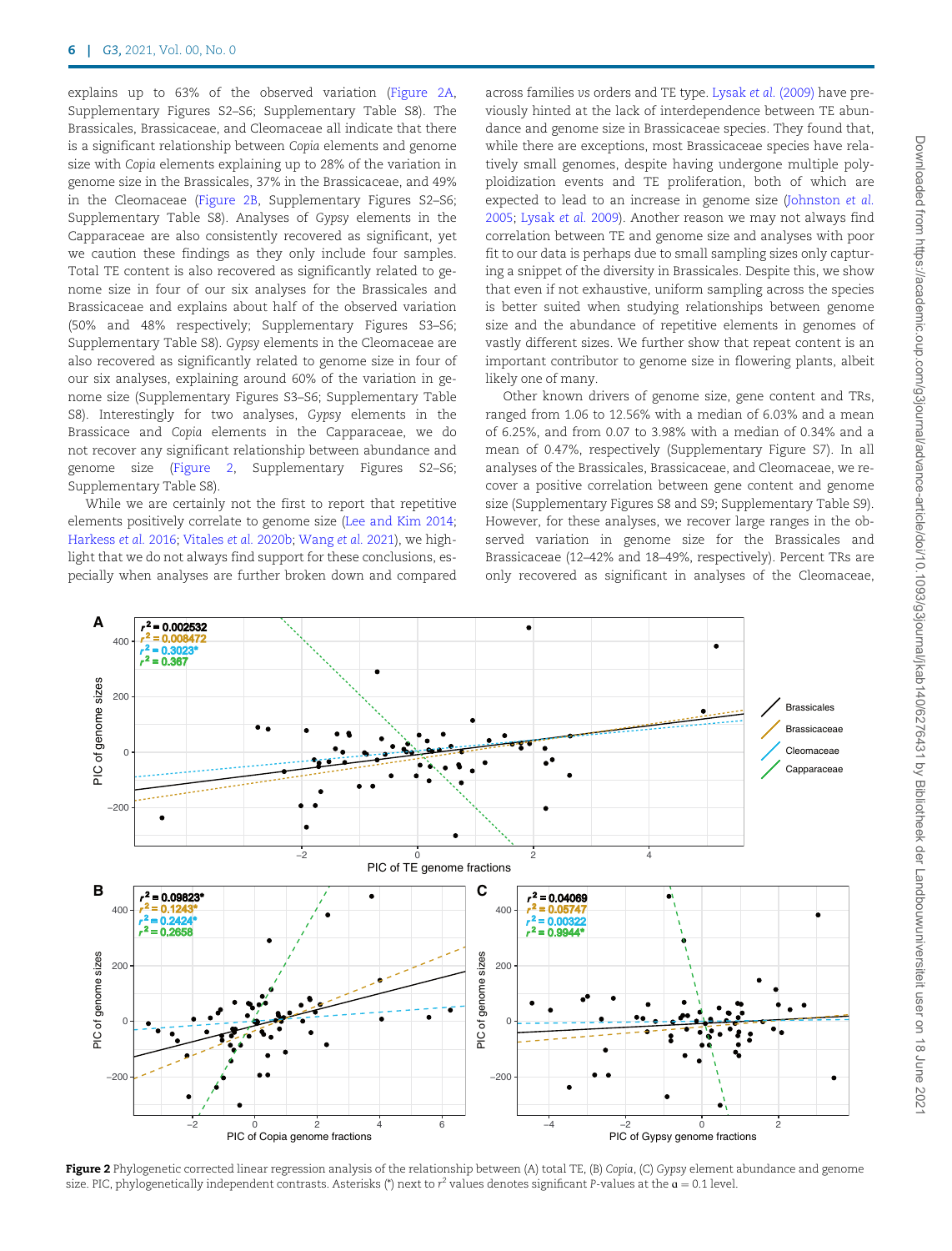explaining between 38 and 63% of variation in genome size (Supplementary Figures S8 and S9; Supplementary Table S9). While these results are interesting we again caution any significant interpretation as input data for these analyses (short reads) are limited in their ability to thoroughly annotate complete genes and TRs. However, these results, especially that of correlation between TRs and genome size in the Cleomaceae should be further investigated as previous work has indicated that no relationship exists ([Zhao et al. 2014](#page-10-0); [Wang](#page-10-0) et al. 2021).

### TE content does not reflect phylogenetic relationships

To test the congruence of the ASTRAL species tree with a repeat clustering-based tree, we performed hierarchical clustering of TE abundances for Copia and Gypsy elements, as well as total TE content. We specifically highlight these superfamilies since previous studies which have used TE abundances to reconstruct phylogenetic trees found that Copia and Gypsy elements bear the strongest signal ([Dodsworth](#page-9-0) et al. 2015, [2017](#page-9-0); [Harkess](#page-9-0) et al. 2016; [Vitales](#page-10-0) et al. 2020a). However, we were unable to reproduce the species tree using our TE abundance data (Supplementary Figure S10). While a few relationships were established correctly, none of the resulting dendrograms mirrored the tree obtained through ASTRAL using transcriptome data. At the family level, similar to previous publications, we did observe mirroring relationships within some clades (Supplementary Figure S12), while the overall dendrogram was still in conflict with the species phylogeny ([Dodsworth](#page-9-0) et al. 2015; [Vitales](#page-10-0) et al. 2020a). Overall, we observed more agreement within genera, with the level of conflict increasing in higher taxonomic ranks, resulting in a poorly resolved tree across the Brassicales. Our data indicate that this approach does not have enough resolution to elucidate the complex evolutionary history of the Brassicales order. Furthermore, these observations remain unchanged when all species are sampled to 20% genome coverage (Supplementary Figures S11 and S13).

While some of the disagreement between the species phylogeny and TE abundance analyses could come from the different methods used, we speculate that, on a large scale, other factors driving genome evolution in the Brassicales such as polyploidy or environmental stress may dilute the phylogenetic signal coming from TE abundances. One possibility is related to certain technical compromises that were necessary in order to run such a large number of species in Transposome. We did not attempt to pool all 71 species into a single clustering analysis, such as performed in smaller species groups like eight species of Asparagus ([Harkess](#page-9-0) [et al.](#page-9-0) 2016), six Nicotiana species ([Dodsworth](#page-9-0) et al. 2015, [2017](#page-9-0); [Vitales](#page-10-0) et al. 2020a), and nine Fabeae species ([Dodsworth](#page-9-0) et al. [2015](#page-9-0); [Vitales](#page-10-0) et al. 2020a). Similarly, while we did not adjust for genome size in our 500 K analysis due to the large number of sampled species and drastic genome size differences across the samples, our analyses of 20% genome coverage for each species resulted in the same patterns. Other studies which have identified phylogenetic signals in their TE content have used much smaller sample sizes and have a much narrower phylogenetic focus on taxa of study [\(Dodsworth](#page-9-0) et al. 2015, [2017](#page-9-0); [Harkess](#page-9-0) et al. [2016](#page-9-0); [Vitales](#page-10-0) et al. 2020a). Interestingly, [Vitales](#page-10-0) et al. (2020b) were also able to reconstruct phylogenetic relationships in their Anacyclus study when using repeat sequence similarities, but not when using repeat abundances. They attribute this to repeat abundance not evolving due to genetic drift as sequence data does.

## Polyploidy is not correlated to shifts in TE abundance

Previous work, restricted to neopolyploids, has indicated that WGD and TE abundance, both expansion and loss, are correlated ([Parisod](#page-10-0) [et al.](#page-8-0) 2010; Ågren et al. 2016; [Vicient and Casacuberta](#page-10-0) [2017\)](#page-10-0). Here, we did not recover any evidence to support such a correlation using both our 500 K and 20% genome coverage read sampling schemes across the Brassicales, a much older timescale than has been tested before ([Figure 3](#page-7-0) and Supplementary Figure S14). In both analyses, for total TE abundance, we identified a shift in phenotypic evolution toward a higher abundance in a clade of the Cleomaceae comprising the genus Polanisia and three species of Cleome. Surprisingly, this group is sister to the clade recently characterized by the Cleomaceae specific WGD, Th -  $_a$ ([Mabry](#page-9-0) et al. 2020). For Gypsy elements alone, we identified a single shift in Lunaria annua; this was unsurprising, as in [Figure 1,](#page-4-0) clear differences in the proportion of these elements can be seen. When sampling at 20% genome coverage the largest shift in phenotypic evolution we detect is for C. maritima, which belongs to the Brassiceae. Two shifts were identified for Copia abundance, one for H. matronalis, which has a very large genome, and one for the Polanisia clade. In the Polanisia clade, Copia elements comprised, on average, 31.5% of the genome, which can be compared to its sister clade, in which Copia elements make up on average 8.5% of the genome. This shift is also recovered when using our 20% genome coverage dataset. For all three TE categories, using both datasets, we did not recover any shifts that overlap with known polyploidy events in the Brassicales ([Figure 3](#page-7-0) and Supplementary Figure S14).

To further test the hypothesis that WGD and TE abundances are correlated, we constrained our analyses to implicitly test for shifts at known WGD events using OUwie. All analyses indicated that there is no correlation between TE proliferation and WGD (Supplementary Tables S10 and S11). Specifically, when testing for correlations between  $At _{\alpha}$  at the base of the Brassicaceae vs all Brassicales for total TE abundance using our 500 K read dataset, the BMS model (Brownian motion, with different rate parameters for each state on a tree) was assigned the most weight compared to the other models tested. The BMS model suggests that there is no optimum the taxa are moving toward, but there are different rates across the tested clades  $\int_{\sigma}^{2} = 0.0001378363$  for no WGD and 0.0003516384 with the WGD). Using our 20% genome coverage data, the OUMVA model is assigned the most weight, suggesting that the Brassicaceae are moving toward different optima with different rates compared to the rest of the Brassicales, however, this model did return with the error "You might not have enough data to fit this model well." So conclusions should be further tested. For both read sampling datasets, the OU1 model (Ornstein-Uhlenbeck model with a single optimum for all species) was weighted highest for both Gyspy and Copia elements when constraining the selection regium at At  $_{\alpha}$ , suggesting that there is a single optimum that the plants are moving toward, regardless if they have experienced the At  $_{\circ}$ event or not. For the tribe Brassiceae WGT when compared to Brassicaceae, the OU1 model was again weighted highest when compared to the others, meaning that for this event, taxa with or without the WGT are moving toward a single optimum in TE abundance (total TE, Gyspy, and Copia). Results did not change when using the 20% genome coverage dataset.

Testing correlation of TE abundance to the Th  $_{\circ}$  event of the Cleomaceae resulted in the BM1 model given the most weight and Gyspy and Copia analyses weighing the OU1 model highest,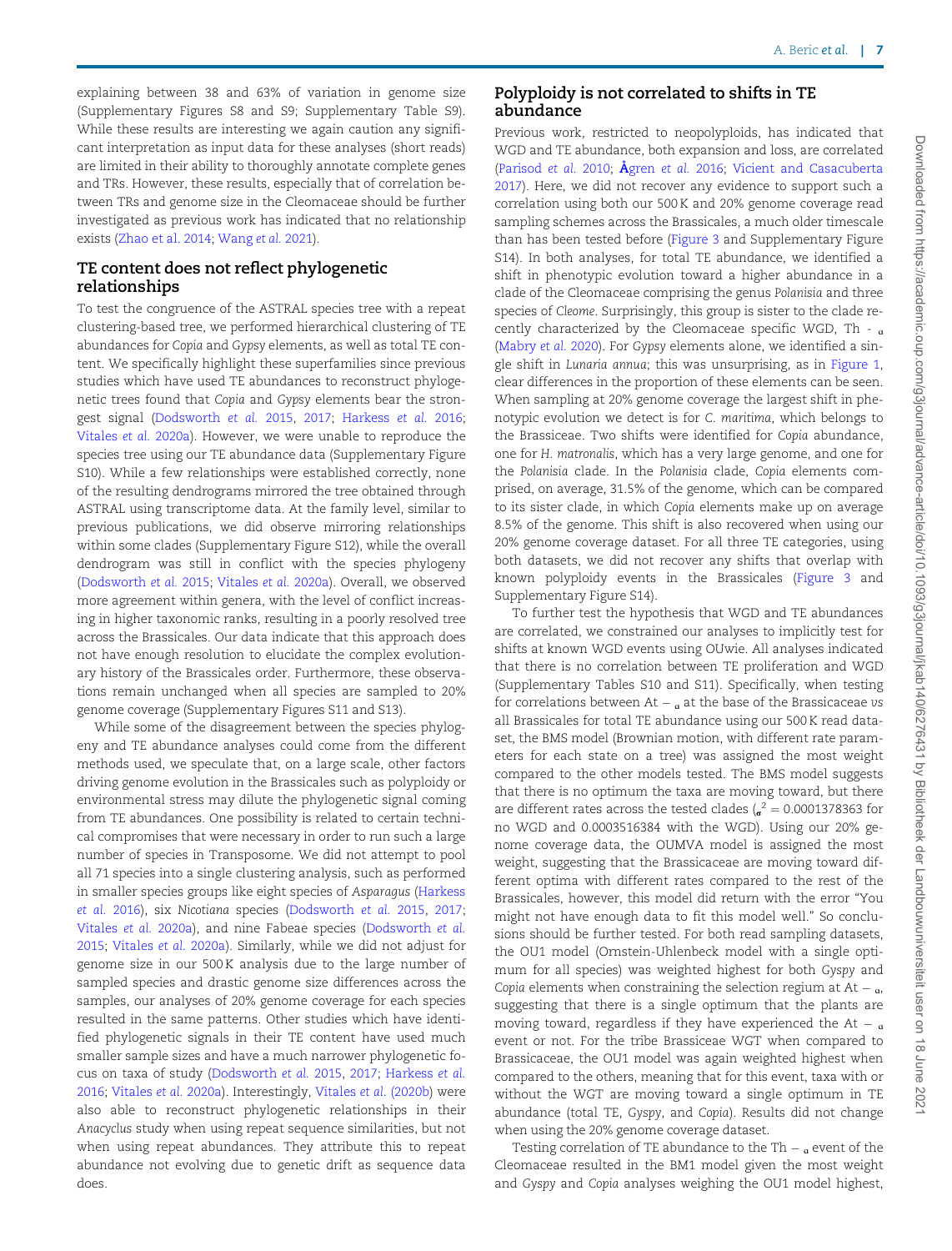<span id="page-7-0"></span>

Figure 3 Bayou analysis for detecting shifts of phenotypic evolution for transposable element abundance. (A) Heatmap of total TE, (B) Gyspy, and (C) Copia abundance with identified shifts plotted. Only shifts with a posterior probability of 0.3 are plotted. Circle size corresponds to the posterior probability of having a shift. WGDs are denoted by black stars with named events indicated.

meaning that for total TE there are no general optima, but that taxa with or without the WGD are moving toward an optima for Gyspy and Copia elements. When testing these same hypotheses using the 20% genome coverage dataset, the BMS model was given the most weight for total TE, while BM1 was selected for Gyspy and Copia. Indicating that while these clades have different rate parameters for total TE, there are no optima that all taxa are moving toward. Specifically for Cleomaceae our two different sampling schemes are telling two different stories regarding phenotypic evolution of TEs. This was somewhat surprising, as phylogenetic comparative analyses recovered a shift for one clade of Cleomaceae when testing total TEs, and then a shift was observed for just the Polanisa clade for Copia abundance alone. In general, it seems the genus Polanisa is driving much of the observed TE patterns and further warrants additional study.

Because previous studies which have shown a correlation between WGD and TE abundance have typically used neopolyploid species, we further subsetted our dataset to include only taxa for which we had recently sequenced the genome (unpublished data) and therefore could confidently identify ploidy, allowing us to test neopolyploids vs known diploids. These analyses still found no correlation between TE abundance and WGD (Supplementary Tables S10 and S11). The BM1 model was most highly weighted for total TE and Gyspy while the OU1 model was most highly rated for Copia. Analyses on our 20% genome coverage dataset found similar patterns, but with total TE and Gyspy being best described by the OU1 model and Copia unchanged. This result suggests that perhaps that all three traits are moving toward some sort of optimum, but that neopolyploids are no different than diploids.

Although it has been hypothesized that WGD may be correlated with genome size  $(\hat{A}$ gren [et al.](#page-8-0) 2016; [Vicient and](#page-10-0) [Casacuberta 2017](#page-10-0)), we did not recover support for this correlation within the Brassicales, a group characterized by multiple WGD events, variation in chromosome numbers, and more than an order of magnitude difference in genome sizes. One hypothesis for these patterns is that the genomes that share the three events tested here (At  $_{\alpha}$ , Th  $_{\alpha}$ , and the tribe Brassiceae WGT) have already diploidized. However, we were especially surprised to find no correlation between TE and WGD when testing neopolyploidy events using the reduced subset of data for which we knew ploidy levels. Many of the studies which have found evidence for this correlation have typically tested a single species with a recent WGD, for example, Petit et al. [\(2010\)](#page-10-0) found TE proliferation after polyploidization in tobacco, [Madlung](#page-9-0) et al. (2005) show increased activity of several transposons in newly formed allopolyploid Arabidopsis, as did [Kashkush](#page-9-0) et al. (2003) and Lopes et al. [\(2013\)](#page-9-0) in wheat and coffee respectively, with many more additional examples of polyploidy correlated with TEs composed by [Vicient and](#page-10-0) [Casacuberta \(2017\)](#page-10-0). Yet,  $\AA$ gren et al. [\(2016\)](#page-8-0) suggest that for Capsella bursa-pastoris, TE abundance increased due to relaxed selection, while Hu et al. [\(2010\)](#page-9-0) and [Charles](#page-8-0) et al. (2008) found no evidence of proliferation of TEs after WGD in cotton and wheat, respectively. Looking more broadly for support for this WGD—TE abundance correlation, [Staton and Burke \(2015\)](#page-10-0) assessed 15 taxa across the Asteraceae. Although they place WGD events on their phylogeny, they note that further work is needed to test if this is a true correlation. It seems that although there still exists this predominant theory that WGD and TE abundance are correlated, researchers have begun to appreciate that the story is much more complex with mechanisms that take place after WGD, such as diploidization, playing important roles in genome size evolution ([Parisod](#page-10-0) et al. 2010; [Sarilar](#page-10-0) et al. 2013).

In the absence of a technical explanation, another possibility relates to the genome dynamics of species in the Brassicales following polyploidy and subsequent diploidization. That is, there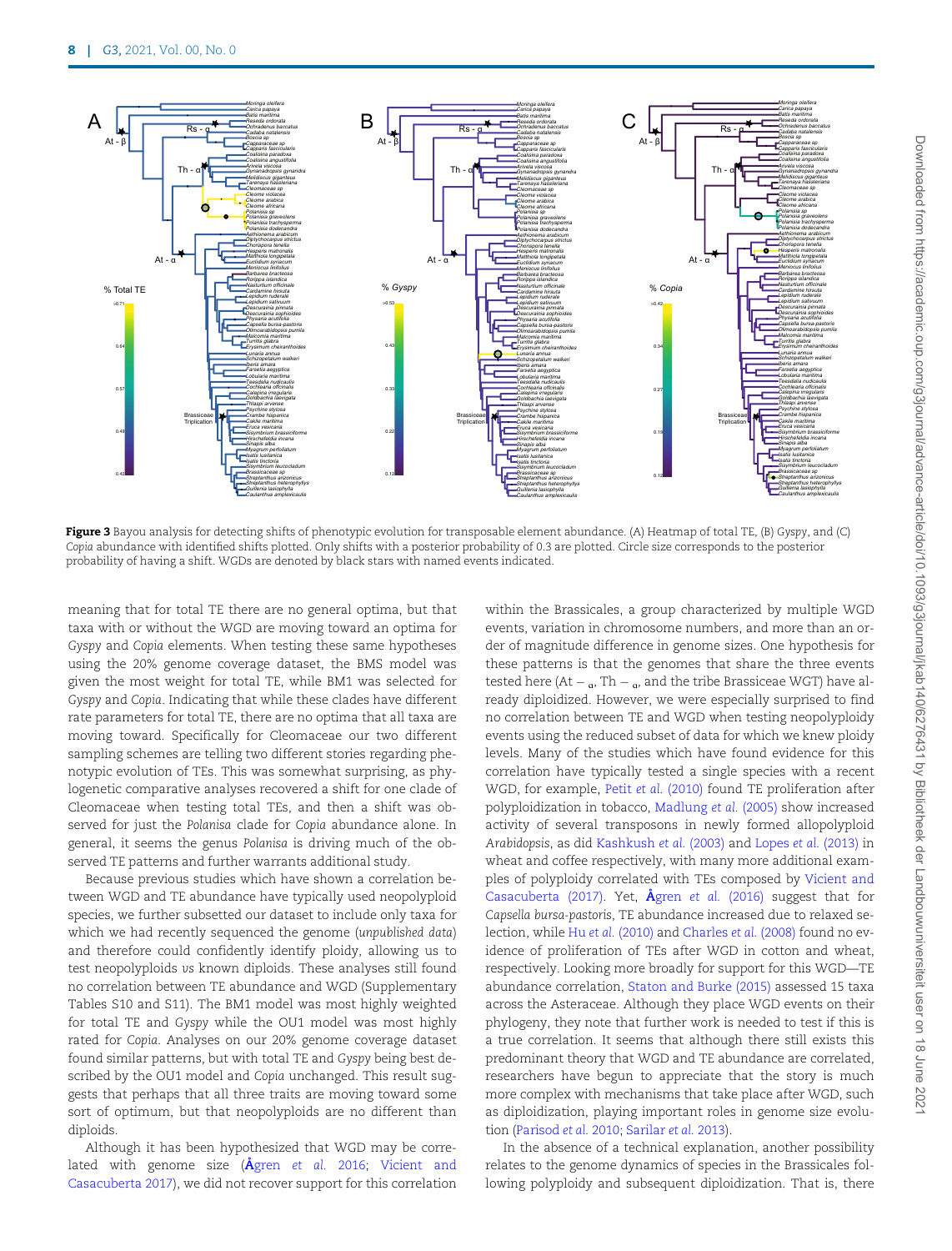<span id="page-8-0"></span>could exist a mechanism(s) to suppress repetitive element proliferation and diversification enabling the tape of evolution to be "replayed" (Bird et al. 2020). For example, when testing resynthesized polyploid Brassica napus lines, Bird et al. (2020), found that the same parental subgenome was consistently more dominantly expressed in all lines and generations. The subgenomes of wheat were also found to be surprisingly stable after hybridization ([Wicker](#page-10-0) et al. 2018) as were the genomes of Anacyclus species ([Vitales](#page-10-0) et al. 2020b). Overall, results here and from others cited within provide support for a type of punctuated equilibria, where evolutionary development is marked by isolated episodes of rapid change as noted in many crop polyploid species, between long periods of little or no change, as a way to explain the patterns we see here (Zeh et al. [2009\)](#page-10-0).

While we do find support for a relationship between genome size and TE abundance in the Brassicales, many times the data did not fit the model well. In addition, we are unable to reconstruct the known phylogenetic relationships, or make correlations between phenotypic shifts of TEs and WGD. This study is the first to assess TE abundance across an entire plant order with this many samples. We suggest that although TE abundance may follow phylogenetic signals at shallow phylogenetic levels, it should be used with caution for determining relationships at deeper nodes of a phylogeny. We also suggest that, although TE abundance may be driven by WGD at short time scales, TE expansion does not leave an overall lasting imprint on a genome and that TE purging mechanisms, such as intrastrand homologous recombination and illegitimate recombination, work efficiently to bring genomes to stability ([Hawkins](#page-9-0) et al. 2009). As the cost of genomes continues to decrease, the opportunities to test these patterns by annotating TEs in multiple assembled genomes per family will be possible, although hinging on computational limitations. These analyses paired with others that test for patterns of TE evolution in other groups of organisms will hopefully provide insight to further understand the evolution of genome size across the tree of life.

A.B., M.E.M., A.E.H., J.B., P.P.E., M.E.S., G.C.C., B.C.M., and J.C.P. designed the study. M.E.M. and J.B. grew, sampled, and collected RNA/DNA from plants. A.B. conducted TE annotation, regression analyses, and phylogenetic comparisons of TE-derived phylogeny to species tree. M.E.M. performed species tree inference and comparative genomic analyses. A.E.H., M.E.S., and G.C.C. helped with analyses. A.B. and M.E.M. wrote the manuscript. All authors provided feedback and helped shape the final manuscript.

## Acknowledgments

The authors would like to thank Predreg Lazic from the research computing support services at the University of Missouri, Josh Rothhaupt from the Data Science team at the Donald Danforth Plant Science Center, Paul Blischak from the University of Arizona, and Christian Concepcion for their assistance in both getting software to run and help in understanding models, and code development. We thank our Molecular and Network Evolution course at the University of Missouri, which enabled our project and introduced the co-first authors to one another and the Research Computing Support Services (RCSS) at the University of Missouri. Lastly, we thank our anonymous reviews for their comments and edits of our manuscript which greatly improved this manuscript.

## Funding

This work was supported by the Department of Energy Defense Threat Reduction Agency (HDTRA 1-16-1-0048) and the National Science Foundation (IOS 1339156).

## Conflict of interest

The authors declare that they have no conflict of interest.

# Literature cited

- Ågren JA, Huang HR, Wright SI. 2016. Transposable element evolution in the allotetraploid Capsella bursa-pastoris. Am J Bot. 103: 1197–1202.
- Barker MS, Vogel H, Schranz ME. 2009. Paleopolyploidy in the Brassicales: analyses of the Cleome transcriptome elucidate the history of genome duplications in Arabidopsis and other Brassicales. Genome Biol Evol. 1:391–399.
- Beaulieu JM, Jhwueng DC, Boettiger C, O'Meara BC. 2012. Modeling stabilizing selection: expanding the Ornstein–Uhlenbeck model of adaptive evolution. Evolution. 66:2369–2383.
- Ben-David S, Yaakov, B Kashkush K. 2013. Genome-wide analysis of short interspersed nuclear elements SINES revealed high sequence conservation, gene association and retrotranspositional activity in wheat. Plant J. 76:201–210.
- Bennett MD, Leitch IJ, Price HJ, Johnston JS. 2003. Comparisons with Caenorhabditis ( $\sim$ 100 Mb) and Drosophila ( $\sim$ 175 Mb) using flow cytometry show genome size in Arabidopsis to be  $\sim$  157 Mb and thus  $\sim$ 25% larger than the Arabidopsis genome initiative estimate of  $\sim$ 125 Mb. Ann Bot. 91:547–557.
- Bennetzen JL. 2005. Transposable elements, gene creation and genome rearrangement in flowering plants. Curr Opin Genet Dev. 15:621–627.
- Benson G. 1999. Tandem repeats finder: a program to analyze DNA sequences. Nucleic Acids Res. 27:573–580.
- Bird KA, Niederhuth C, Ou S, Gehan M, Pires JC, et al. 2020. Replaying the evolutionary tape to investigate subgenome dominance in allopolyploid Brassica napus. New Phytol. 230:354–371.
- Bolger AM, Lohse M, Usadel B. 2014. Trimmomatic: a flexible trimmer for Illumina sequence data. Bioinformatics. 30:2114–2120.
- Buchfink B, Xie C, Huson DH. 2015. Fast and sensitive protein alignment using DIAMOND. Nat Methods. 12:59–60.
- Cacho NI, McIntyre PJ, Kliebenstein DJ, Strauss SY. 2021. Genome size evolution is associated with climate seasonality and glucosinolates, but not life history, soil nutrients or range size, across a clade of mustards. Ann Bot. 1:mcab028.
- Cadle-Davidson MM, Owens CL. 2008. Genomic amplification of the Gret1 retroelement in white-fruited accessions of wild Vitis and interspecific hybrids. Theor Appl Genet. 116:1079–1094.
- Camacho C, Coulouris G, Avagyan V, Ma N, Papadopoulos J, et al. 2009. BLAST+: architecture and applications. BMC Bioinformatics. 10:1-9.
- Cardinal-McTeague WM, Sytsma KJ, Hall JC. 2016. Biogeography and diversification of Brassicales: a 103 million year tale. Mol Phylogenet Evol. 99:204–224.
- Chalhoub B, Denoeud F, Liu S, Parkin IA, Tang H, et al. 2014. Early allopolyploid evolution in the post-Neolithic Brassica napus oilseed genome. Science. 345:950–953.
- Charles M, Belcram H, Just J, Huneau C, Viollet A, et al. 2008. Dynamics and differential proliferation of transposable elements during the evolution of the B and A genomes of wheat. Genetics. 180:1071–1086.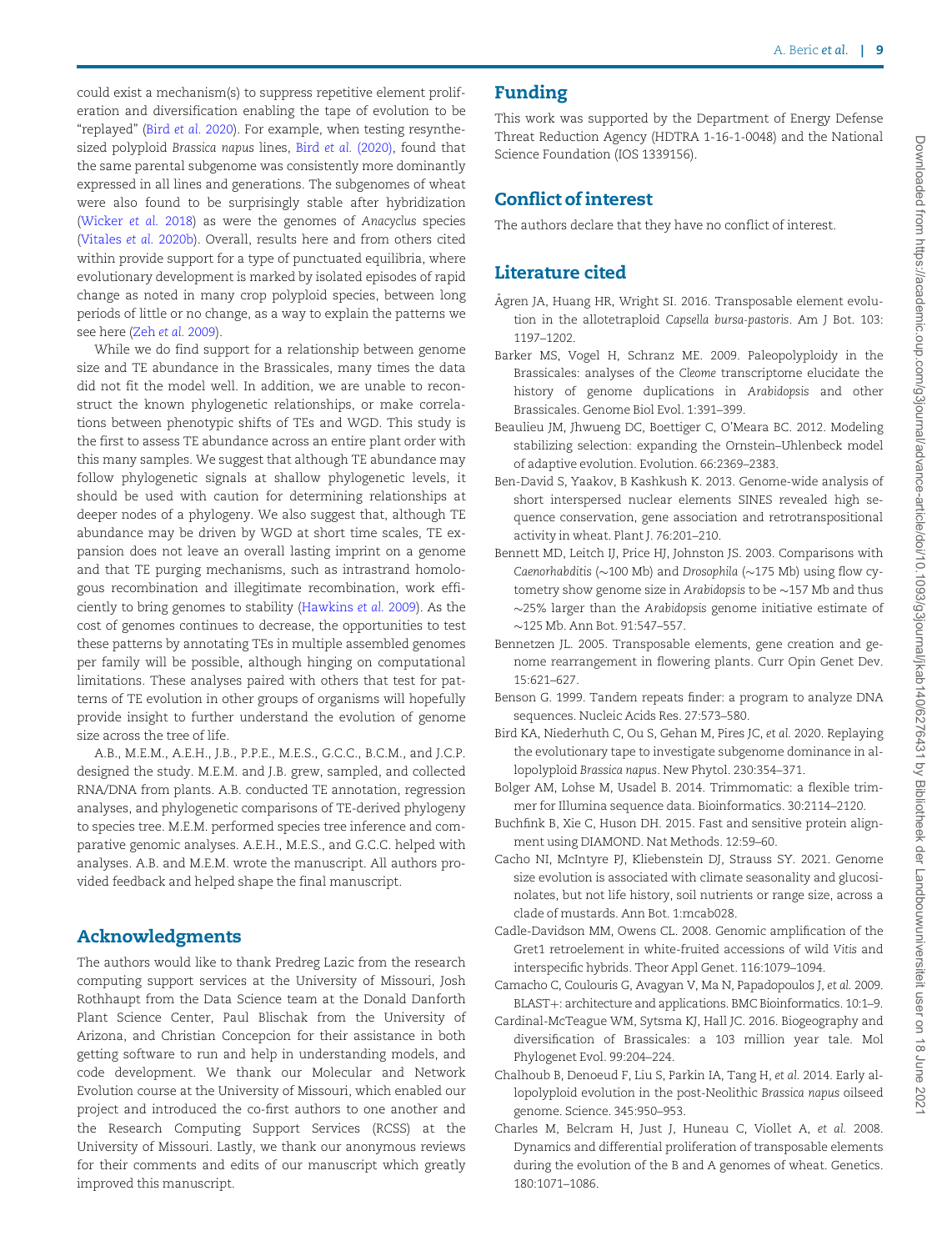- <span id="page-9-0"></span>Clegg MT, Durbin ML. 2000. Flower color variation: a model for the experimental study of evolution. Proc Natl Acad Sci USA. 97: 7016–7023.
- Dodsworth S, Chase MW, Kelly LJ, Leitch IJ, Macas J, et al. 2015. Genomic repeat abundances contain phylogenetic signal. Syst Biol. 64:112–126.
- Dodsworth S, Jang TS, Struebig M, Chase MW, Weiss-Schneeweiss H, et al. 2017. Genome-wide repeat dynamics reflect phylogenetic distance in closely related allotetraploid Nicotiana (Solanaceae). Plant Syst Evol. 303:1013–1020.
- Doolittle WF. 2013. Is junk DNA bunk? A critique of ENCODE. Proc Natl Acad Sci USA. 110:5294–5300.
- Edger PP, Heidel-Fischer HM, Bekaert M, Rota J, Glöckner G, et al. 2015. The butterfly plant arms-race escalated by gene and genome duplications. Proc Natl Acad Sci USA. 112:8362–8366.
- Edger PP, Hall JC, Harkess A, Tang M, Coombs J, et al. 2018. Brassicales phylogeny inferred from 72 plastid genes: a reanalysis of the phylogenetic localization of two paleopolyploid events and origin of novel chemical defenses. Am J Bot. 105:463–469.
- Elliott TA, Gregory TR. 2015. What's in a genome? The C-value enigma and the evolution of eukaryotic genome content. Philos Trans R Soc Lond B Biol Sci. 370:20140331.
- Emms DM, Kelly S. 2019. OrthoFinder2: fast and accurate phylogenomic orthology analysis from gene sequences. Genome Biol. 20:  $1 - 14.$
- Felsenstein J. 1985. Phylogenies and the comparative method. Am Nat. 125:1–15.
- Fleischmann A, Michael TP, Rivadavia F, Sousa Wang AW, et al. 2014. Evolution of genome size and chromosome number in the carnivorous plant genus Genlisea (Lentibulariaceae), with a new estimate of the minimum genome size in angiosperms. Ann Bot. 114: 1651–1663.
- Galbraith DW, Anderson MT, Herzenberg LA. 1998. Flow cytometric analysis and FACS sorting of cells based on GFP accumulation. Methods Cell Biol. 58:315–341.
- Gan X, Hay A, Kwantes M, Haberer G, Hallab A, et al. 2016. The Cardamine hirsuta genome offers insight into the evolution of morphological diversity. Nat Plants. 2:1–7.
- Grabherr MG, Haas BJ, Yassour M, Levin JZ, Thompson DA, et al. 2011. Full-length transcriptome assembly from RNA-Seq data without a reference genome. Nat Biotechnol. 29:644.
- Habu Y, Hisatomi Y, Iida S. 1998. Molecular characterization of the mutable flaked allele for flower variegation in the common morning glory. Plant J. 16:371–376.
- Harkess A, Mercati F, Abbate L, McKain M, Pires JC, et al. 2016. Retrotransposon proliferation coincident with the evolution of dioecy in Asparagus. G3 (Bethesda). 6:2679–2685.
- Hawkins JS, Proulx SR, Rapp RA, Wendel JF. 2009. Rapid DNA loss as a counterbalance to genome expansion through retrotransposon proliferation in plants. Proc Natl Acad Sci USA. 106:17811–17816.
- Hidalgo O, Pellicer J, Christenhusz M, Schneider H, Leitch AR, et al. 2017. Is there an upper limit to genome size? Trends Plant Sci. 22: 567–573.
- Hu G, Hawkins JS, Grover CE, Wendel JF. 2010. The history and disposition of transposable elements in polyploid Gossypium. Genome. 53:599–607.
- Huang J, Gao Y, Jia H, Liu L, Zhang D, et al. 2015. Comparative transcriptomics uncovers alternative splicing changes and signatures of selection from maize improvement. BMC Genomics. 16:363.
- Hulot A, Chiquet J, Rigaill G. 2019. mergeTrees: Aggregating Trees. R package version 0.1.3. [https://CRAN.R-project.org/package](https://CRAN.R-project.org/package=mergeTrees)= [mergeTrees.](https://CRAN.R-project.org/package=mergeTrees)
- Johnston JS, Pepper AE, Hall AE, Chen ZJ, Hodnett G, et al. 2005. Evolution of genome size in Brassicaceae. Ann Bot. 95:229–235.
- Kobayashi S, Goto-Yamamoto N, Hirochika H. 2004. Retrotransposon-induced mutations in grape skin color. Science. 304:982–982.
- Kocot KM, Citarella MR, Moroz LL, Halanych KM. 2013. PhyloTreePruner: a phylogenetic tree-based approach for selection of orthologous sequences for phylogenomics. Evol Bioinform Online. 9:EBO-S12813.
- Kozlowski J, Konarzewski M, Gawelczyk AT. 2003. Cell size as a link between noncoding DNA and metabolic rate scaling. Proc Natl Acad Sci USA. 100:14080–14085.
- Kubis S, Schmidt T, Heslop-Harrison JS. 1998. Repetitive DNA elements as a major component of plant genomes. Ann Bot. 82:45–55.
- Kashkush K, Feldman M, Levy AA. 2003. Transcriptional activation of retrotransposons alters the expression of adjacent genes in wheat. Nat Genet. 33:102–106.
- Lee SI, Kim NS. 2014. Transposable elements and genome size variations in plants. Genomics Inform. 12:87–97.
- Li H, Durbin R. 2009. Fast and accurate short read alignment with Burrows–Wheeler transform. Bioinformatics. 25:1754–1760.
- Li H, Handsaker B, Wysoker A, Fennell T, Ruan J, et al. 2009. The sequence alignment/map format and SAMtools. Bioinformatics. 25: 2078–2079.
- Lisch D. 2013. How important are transposons for plant evolution?. Nat Rev Genet. 14:49–61. 10.1038/nrg3374
- Liu S, Liu Y, Yang X, Tong C, Edwards D, et al. 2014. The Brassica oleracea genome reveals the asymmetrical evolution of polyploid genomes. Nat Commun. 5:3930.
- Lopes FR, Jjingo D, Da Silva CR, Andrade AC, Marraccini P, et al. 2013. Transcriptional activity, chromosomal distribution and expression effects of transposable elements in Coffea genomes. PLoS One. 8:e78931.
- Lynch M, Conery JS. 2003. The origins of genome complexity. Science. 302:1401–1404.
- Lysak MA, Cheung K, Kitschke M, Bureš P. 2007. Ancestral chromosomal blocks are triplicated in Brassiceae species with varying chromosome number and genome size. Plant Physiol. 145:402–410.
- Lysak MA, Koch MA, Beaulieu JM, Meister A, Leitch IJ. 2009. The dynamic ups and downs of genome size evolution in Brassicaceae. Mol Biol Evol. 26:85–98.
- Mabry ME, Brose JM, Blischak PD, Sutherland B, Dismukes W, et al. 2020. Phylogeny and multiple independent whole-genome duplication events in the Brassicales. Am J Bot. 107:1148–1164
- Macas J, Novák P, Pellicer J, Čížková J, Koblížková A, et al. 2015. In depth characterization of repetitive DNA in 23 plant genomes reveals sources of genome size variation in the legume tribe Fabeae. PLoS One. 10:e0143424.
- Madlung A, Tyagi AP, Watson B, Jiang H, Kagochi T, et al. 2005. Genomic changes in synthetic Arabidopsis polyploids. Plant J. 41:221–230.
- McClintock B. 1950. The origin and behavior of mutable loci in maize. Proc Natl Acad Sci USA. 36:344–355.
- Michael TP, Jupe F, Bemm F, Motley ST, Sandoval JP, et al. 2018. High contiguity Arabidopsis thaliana genome assembly with a single nanopore flow cell. Nat Commun. 9:541.
- Muñoz-López M, García-Pérez JL. 2010. DNA transposons: nature and applications in genomics. Curr Genomics. 11:115–128.
- Nagarajan N, Navajas-Pérez R, Pop M, Ming R, Paterson AH, et al. 2008. Genome-wide analysis of repetitive elements in papaya. Tropical Plant Biol. 1:191–201.
- Nakamura M, Köhler C, Hennig L. 2019. Tissue-specific transposon-associated small RNAs in the gymnosperm tree, Norway spruce. BMC Genomics. 20:997.